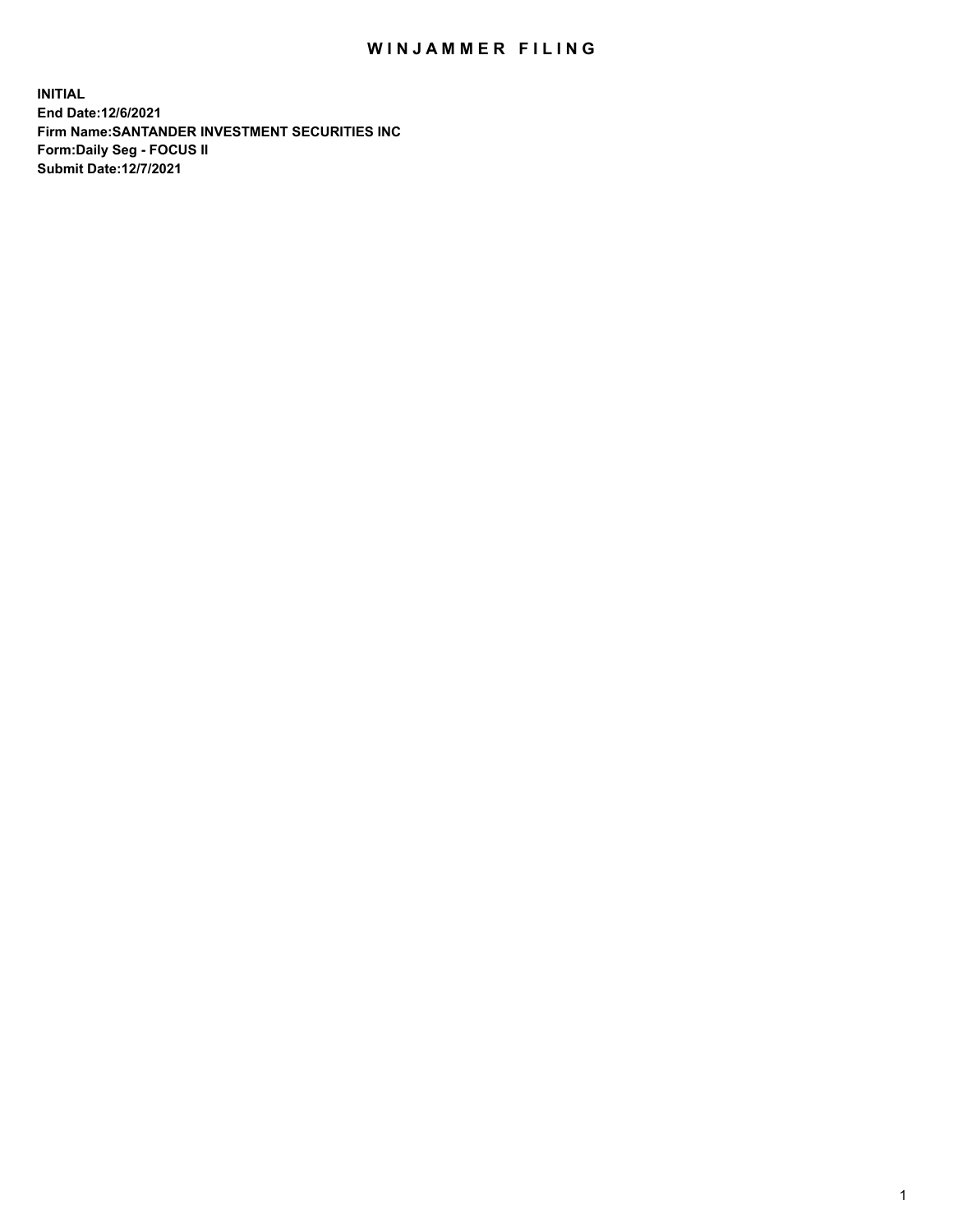**INITIAL End Date:12/6/2021 Firm Name:SANTANDER INVESTMENT SECURITIES INC Form:Daily Seg - FOCUS II Submit Date:12/7/2021 Daily Segregation - Cover Page**

| Name of Company                                                                   | <b>SANTANDER INVESTMENT</b>                |
|-----------------------------------------------------------------------------------|--------------------------------------------|
| <b>Contact Name</b>                                                               | <b>SECURITIES INC</b><br><b>Richard Ro</b> |
| <b>Contact Phone Number</b>                                                       | (212) 350-3662                             |
| <b>Contact Email Address</b>                                                      | richard.ro@santander.us                    |
| FCM's Customer Segregated Funds Residual Interest Target (choose one):            |                                            |
| a. Minimum dollar amount: ; or                                                    | 70,000,000                                 |
| b. Minimum percentage of customer segregated funds required:% ; or                | $\overline{\mathbf{0}}$                    |
| c. Dollar amount range between: and; or                                           | 0 <sub>0</sub>                             |
| d. Percentage range of customer segregated funds required between:% and%.         | 0 <sub>0</sub>                             |
| FCM's Customer Secured Amount Funds Residual Interest Target (choose one):        |                                            |
| a. Minimum dollar amount: ; or                                                    | $\frac{0}{0}$                              |
| b. Minimum percentage of customer secured funds required:%; or                    |                                            |
| c. Dollar amount range between: and; or                                           | 0 <sub>0</sub>                             |
| d. Percentage range of customer secured funds required between:% and%.            | 0 <sub>0</sub>                             |
| FCM's Cleared Swaps Customer Collateral Residual Interest Target (choose one):    |                                            |
| a. Minimum dollar amount: ; or                                                    | $\frac{0}{0}$                              |
| b. Minimum percentage of cleared swaps customer collateral required:% ; or        |                                            |
| c. Dollar amount range between: and; or                                           | 00                                         |
| d. Percentage range of cleared swaps customer collateral required between:% and%. | 0 <sub>0</sub>                             |

Attach supporting documents CH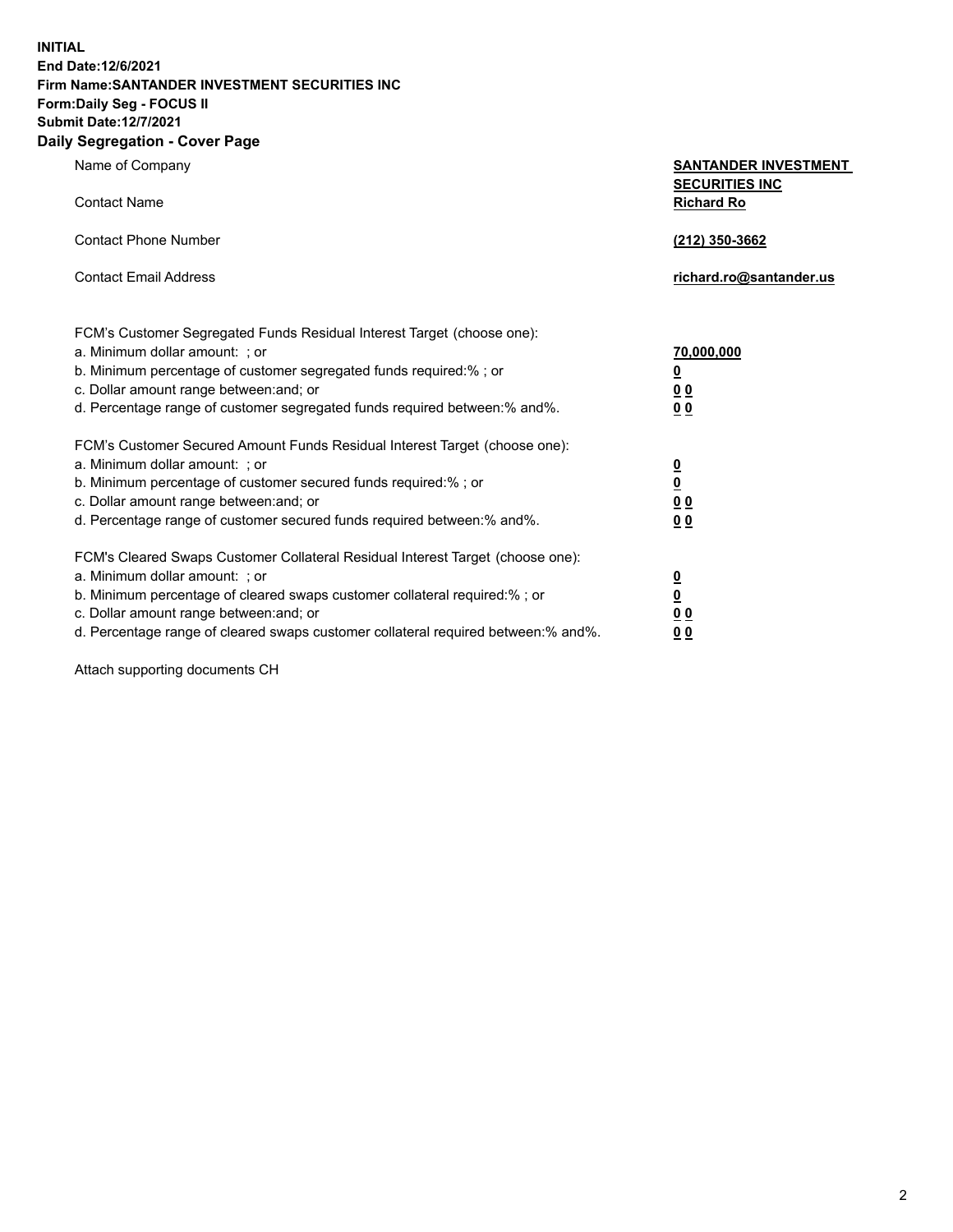**INITIAL End Date:12/6/2021 Firm Name:SANTANDER INVESTMENT SECURITIES INC Form:Daily Seg - FOCUS II Submit Date:12/7/2021 Daily Segregation - Secured Amounts**

|     | Foreign Futures and Foreign Options Secured Amounts                                                        |                   |
|-----|------------------------------------------------------------------------------------------------------------|-------------------|
|     | Amount required to be set aside pursuant to law, rule or regulation of a foreign                           | $0$ [7305]        |
|     | government or a rule of a self-regulatory organization authorized thereunder                               |                   |
| 1.  | Net ledger balance - Foreign Futures and Foreign Option Trading - All Customers                            |                   |
|     | A. Cash                                                                                                    | $0$ [7315]        |
|     | B. Securities (at market)                                                                                  | $0$ [7317]        |
| 2.  | Net unrealized profit (loss) in open futures contracts traded on a foreign board of trade                  | $0$ [7325]        |
| 3.  | Exchange traded options                                                                                    |                   |
|     | a. Market value of open option contracts purchased on a foreign board of trade                             | $0$ [7335]        |
|     | b. Market value of open contracts granted (sold) on a foreign board of trade                               | $0$ [7337]        |
| 4.  | Net equity (deficit) (add lines 1. 2. and 3.)                                                              | $0$ [7345]        |
| 5.  | Account liquidating to a deficit and account with a debit balances - gross amount                          | $0$ [7351]        |
|     | Less: amount offset by customer owned securities                                                           | 0 [7352] 0 [7354] |
| 6.  | Amount required to be set aside as the secured amount - Net Liquidating Equity                             | $0$ [7355]        |
|     | Method (add lines 4 and 5)                                                                                 |                   |
| 7.  | Greater of amount required to be set aside pursuant to foreign jurisdiction (above) or line                | $0$ [7360]        |
|     | 6.                                                                                                         |                   |
|     | FUNDS DEPOSITED IN SEPARATE REGULATION 30.7 ACCOUNTS                                                       |                   |
| 1.  | Cash in banks                                                                                              |                   |
|     | A. Banks located in the United States                                                                      | $0$ [7500]        |
|     | B. Other banks qualified under Regulation 30.7                                                             | 0 [7520] 0 [7530] |
| 2.  | Securities                                                                                                 |                   |
|     | A. In safekeeping with banks located in the United States                                                  | $0$ [7540]        |
|     | B. In safekeeping with other banks qualified under Regulation 30.7                                         | 0 [7560] 0 [7570] |
| 3.  | Equities with registered futures commission merchants                                                      |                   |
|     | A. Cash                                                                                                    | $0$ [7580]        |
|     | <b>B.</b> Securities                                                                                       | $0$ [7590]        |
|     | C. Unrealized gain (loss) on open futures contracts                                                        | $0$ [7600]        |
|     | D. Value of long option contracts                                                                          | $0$ [7610]        |
|     | E. Value of short option contracts                                                                         | 0 [7615] 0 [7620] |
| 4.  | Amounts held by clearing organizations of foreign boards of trade                                          |                   |
|     | A. Cash                                                                                                    | $0$ [7640]        |
|     | <b>B.</b> Securities                                                                                       | $0$ [7650]        |
|     | C. Amount due to (from) clearing organization - daily variation                                            | $0$ [7660]        |
|     | D. Value of long option contracts                                                                          | $0$ [7670]        |
|     | E. Value of short option contracts                                                                         | 0 [7675] 0 [7680] |
| 5.  | Amounts held by members of foreign boards of trade                                                         |                   |
|     | A. Cash                                                                                                    | 0 [7700]          |
|     | <b>B.</b> Securities                                                                                       | $0$ [7710]        |
|     | C. Unrealized gain (loss) on open futures contracts                                                        | $0$ [7720]        |
|     | D. Value of long option contracts                                                                          | $0$ [7730]        |
|     | E. Value of short option contracts                                                                         | 0 [7735] 0 [7740] |
| 6.  | Amounts with other depositories designated by a foreign board of trade                                     | $0$ [7760]        |
| 7.  | Segregated funds on hand                                                                                   | $0$ [7765]        |
| 8.  | Total funds in separate section 30.7 accounts                                                              | $0$ [7770]        |
| 9.  | Excess (deficiency) Set Aside for Secured Amount (subtract line 7 Secured Statement<br>Page 1 from Line 8) | $0$ [7380]        |
| 10. | Management Target Amount for Excess funds in separate section 30.7 accounts                                | $0$ [7780]        |
| 11. | Excess (deficiency) funds in separate 30.7 accounts over (under) Management Target                         | $0$ [7785]        |
|     |                                                                                                            |                   |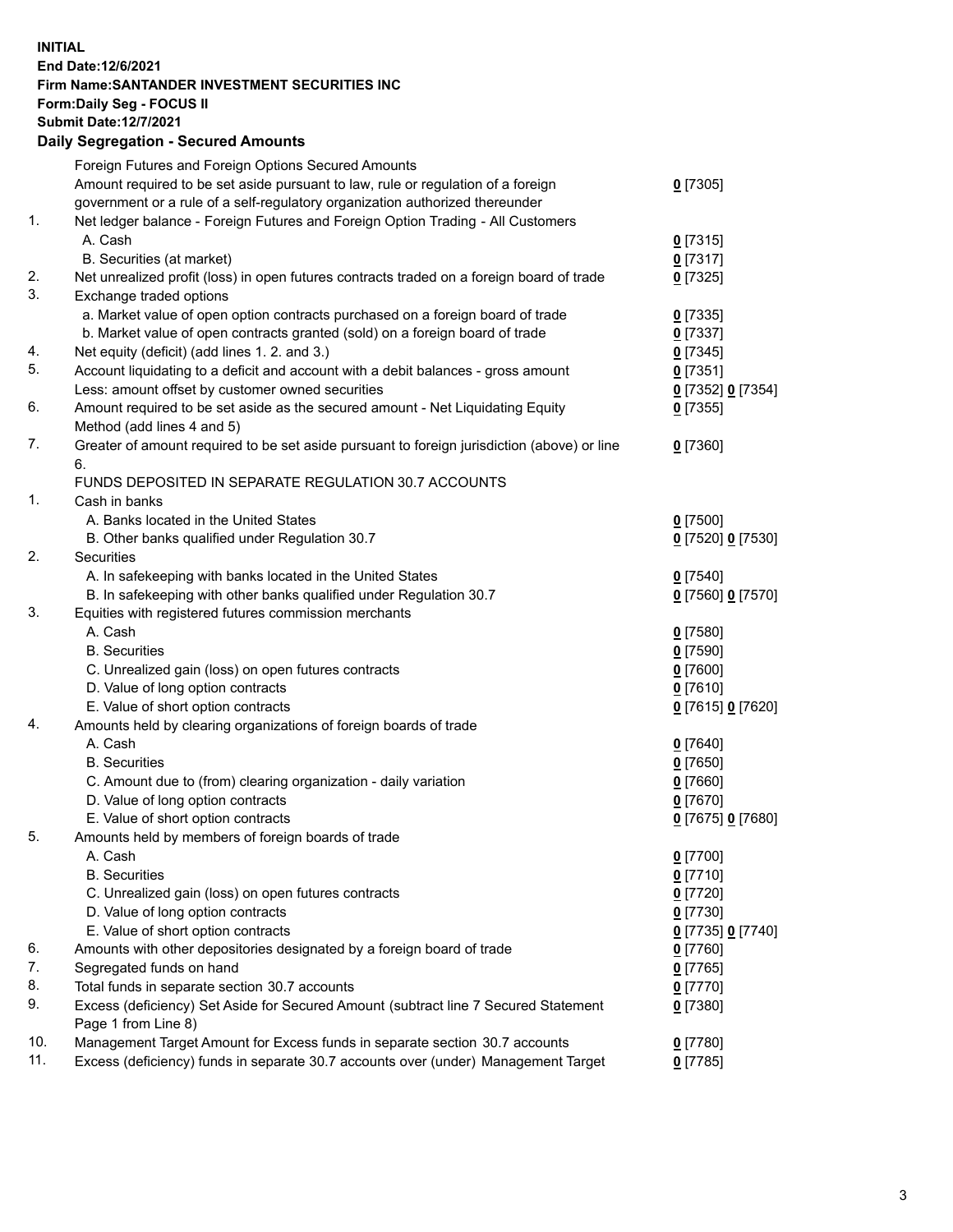| <b>INITIAL</b> |                                                                                     |                           |
|----------------|-------------------------------------------------------------------------------------|---------------------------|
|                | End Date: 12/6/2021                                                                 |                           |
|                | Firm Name: SANTANDER INVESTMENT SECURITIES INC                                      |                           |
|                | Form: Daily Seg - FOCUS II                                                          |                           |
|                | <b>Submit Date:12/7/2021</b>                                                        |                           |
|                | Daily Segregation - Segregation Statement                                           |                           |
|                | SEGREGATION REQUIREMENTS(Section 4d(2) of the CEAct)                                |                           |
| 1.             | Net ledger balance                                                                  |                           |
|                | A. Cash                                                                             | 2,827,411,831 [7010]      |
|                | B. Securities (at market)                                                           | $0$ [7020]                |
| 2.             | Net unrealized profit (loss) in open futures contracts traded on a contract market  | 480,530,211 [7030]        |
| 3.             | Exchange traded options                                                             |                           |
|                | A. Add market value of open option contracts purchased on a contract market         | 81,166,245 [7032]         |
|                | B. Deduct market value of open option contracts granted (sold) on a contract market | <b>-48,383,215</b> [7033] |
| 4.             | Net equity (deficit) (add lines 1, 2 and 3)                                         | 2,379,664,650 [7040]      |
| 5.             | Accounts liquidating to a deficit and accounts with                                 |                           |
|                | debit balances - gross amount                                                       | $0$ [7045]                |
|                | Less: amount offset by customer securities                                          | 0 [7047] 0 [7050]         |
| 6.             | Amount required to be segregated (add lines 4 and 5)                                | 2,379,664,650 [7060]      |
|                | FUNDS IN SEGREGATED ACCOUNTS                                                        |                           |
| 7.             | Deposited in segregated funds bank accounts                                         |                           |
|                | A. Cash                                                                             | 312,950,815 [7070]        |
|                | B. Securities representing investments of customers' funds (at market)              | $0$ [7080]                |
|                | C. Securities held for particular customers or option customers in lieu of cash (at | $0$ [7090]                |
|                | market)                                                                             |                           |
| 8.             | Margins on deposit with derivatives clearing organizations of contract markets      |                           |
|                | A. Cash                                                                             | 2,052,948,331 [7100]      |
|                | B. Securities representing investments of customers' funds (at market)              | $0$ [7110]                |
|                | C. Securities held for particular customers or option customers in lieu of cash (at | $0$ [7120]                |
|                | market)                                                                             |                           |
| 9.             | Net settlement from (to) derivatives clearing organizations of contract markets     | 52,742,078 [7130]         |
| 10.            | Exchange traded options                                                             |                           |
|                | A. Value of open long option contracts                                              | 81,166,245 [7132]         |
|                | B. Value of open short option contracts                                             | -48,383,215 [7133]        |
| 11.            | Net equities with other FCMs                                                        |                           |
|                | A. Net liquidating equity                                                           | $0$ [7140]                |
|                | B. Securities representing investments of customers' funds (at market)              | $0$ [7160]                |
|                | C. Securities held for particular customers or option customers in lieu of cash (at | $0$ [7170]                |
|                | market)                                                                             |                           |
| 12.            | Segregated funds on hand                                                            | $0$ [7150]                |
| 13.            | Total amount in segregation (add lines 7 through 12)                                | 2,451,424,254 [7180]      |
| 14.            | Excess (deficiency) funds in segregation (subtract line 6 from line 13)             | 71,759,604 [7190]         |
| 15.            | Management Target Amount for Excess funds in segregation                            | 70,000,000 [7194]         |
| 16.            | Excess (deficiency) funds in segregation over (under) Management Target Amount      | 1,759,604 [7198]          |
|                | <b>Excess</b>                                                                       |                           |